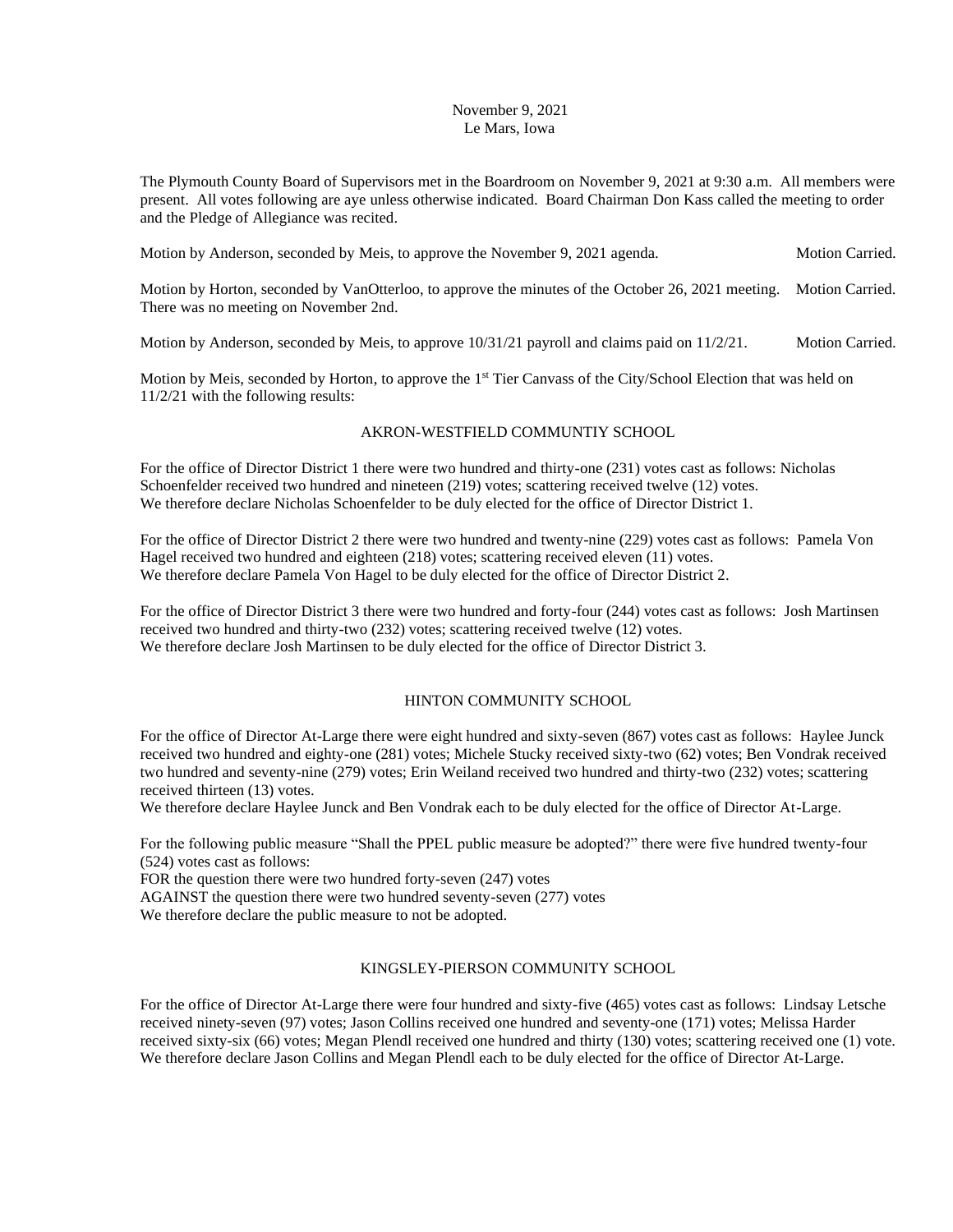### LAWTON-BRONSON SCHOOL COMMUNITY SCHOOL

For the office of Director District 3 there were zero (0) votes cast.

For the office of Director District 5 there were zero (0) votes cast.

## LEMARS COMMUNITY SCHOOL DISTRICT

For the office of Director District 1 there were one thousand two hundred and ninety-seven  $(1,297)$  votes cast as follows: Ashley Knapp received three hundred and ninety-seven (397) votes; Mary J. Milder received fifty-three (53) votes; Lorraine DeJong received five hundred and fifty-two (552) votes: Gina Vacura received two hundred and ninety-two (292) votes; scattering received three (3) votes.

We therefore declare Lorraine DeJong to be duly elected for the office of Director District 1.

For the office of Director District 2 there were one thousand and eighty-two (1,082) votes cast as follows: Aaron Tolzin received one thousand and seventy-five (1,075) votes; scattering received seven (7) votes. We therefore declare Aaron Tolzin to be duly elected for the office of Director District 2.

For the office of Director District 4 there were one thousand two hundred and forty-nine  $(1,249)$  votes cast as follows: Wanda Wichers received five hundred and thirty-six (536) votes; Makenzie Lang received seven hundred and twelve (712) votes; scattering received one (1).

We therefore declare Makenzie Lang to be duly elected for the office of Director District 4.

For the office of Director District 5 there were one thousand one hundred and forty-seven (1,147) votes cast as follows: Jill Feuerhelm received one thousand one hundred and forty-three (1,143) votes; scattering received four (4) votes. We therefore declare Jill Feuerhelm to be duly elected for the office of Director District 5.

## MARCUS-MERIDEN-CLEGHORN COMMUNITY SCHOOL

For the office of Director At-Large there were three (3) votes cast as follows: Luke Olson received zero (0) votes; Belinda Leavitt received zero (0) votes; scattering received three (3) votes.

## REMSEN-UNION COMMUNITY SCHOOL

For the office of Director At-Large there were six hundred and forty-two (642) votes cast as follows: Talon Penning received one hundred and ninety-nine (199) votes; Jason Steven Loutsch received one hundred and sixty-seven (167) votes; Chris Poeckes received one hundred and nineteen (119) votes; Eric Harpenau received one hundred and fifty-three (153) votes; scattering received four (4) votes.

We therefore declare Talon Penning, Jason Steven Loutsch and Eric Harpenau each to be duly elected for the office of Director At-Large.

## SIOUX CITY SCHOOL COMMUNITY SCHOOL

For the office of Director At-Large there were ninety-four (94) votes cast as follows: Michael Lang Bushby received four (4) votes; Perla Alarcon-Flory received eight (8) votes; Bob Michaelson received fifteen (15) votes; Shaun Michael Broyhill received thirteen (13) votes; Joshua D. Porter received nineteen (19) votes; Jan J. George received thirteen (13) votes; Arthur Ryan Baker received nine (9) votes; Chad Krastel received six (6) votes; Amanda Gibson received five (5) votes; scattering received two (2) votes.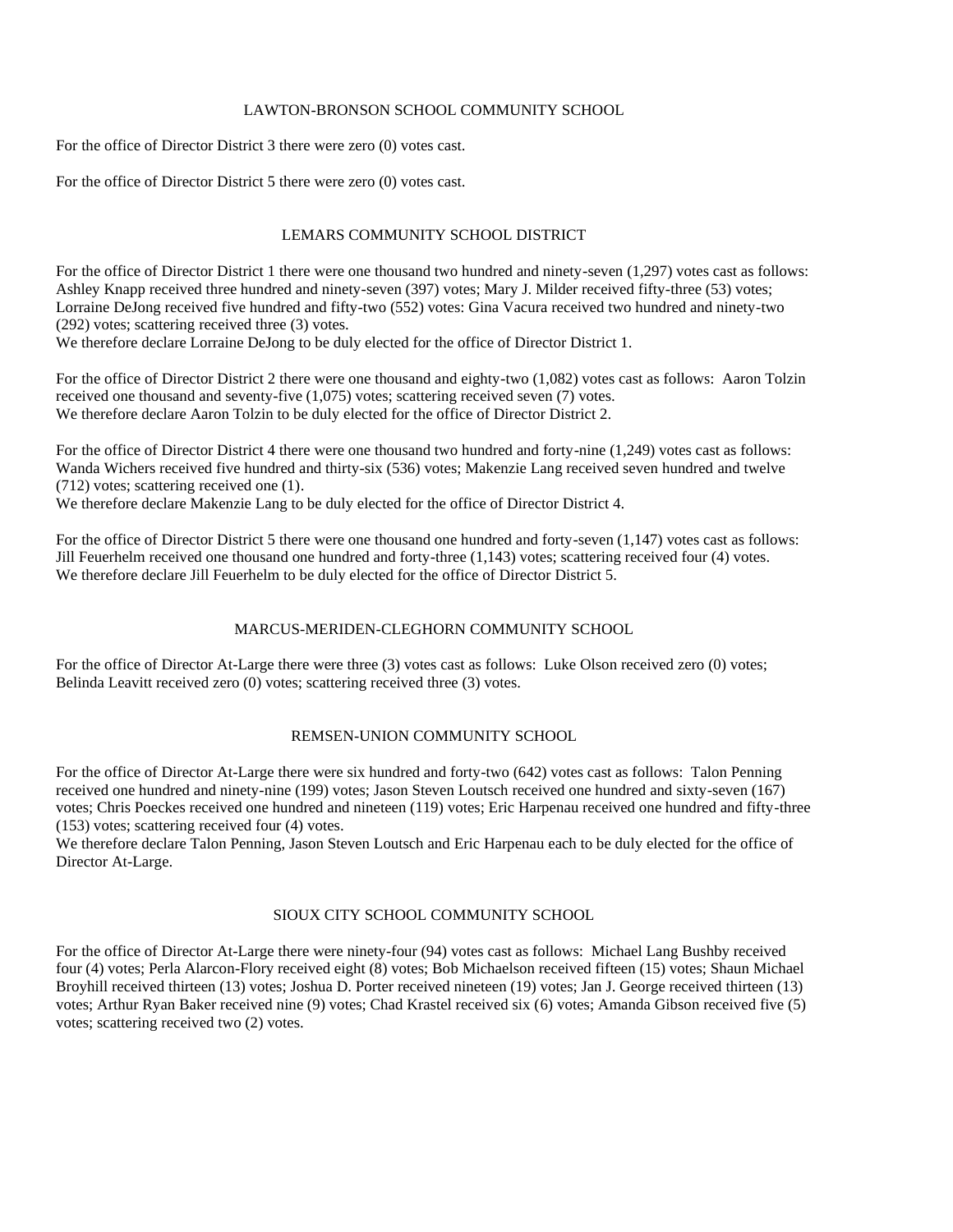#### WEST SIOUX COMMUNITY SCHOOL

For the office of Director At-large there were zero (0) votes cast.

For the office of Director District 1 there were zero (0) votes cast.

For the office of Director District 2 there were zero (0) votes cast.

#### WESTERN IOWA COMMUNITY COLLEGE

For the office of Director District 1 there were one thousand four hundred and eighty-two (1,482) votes cast as follows: Neal Adler received one thousand four hundred and seventy-four (1,474) votes; scattering received eight (8) votes.

For the office of Director District 7 to fill a vacancy there were thirty-one (31) votes cast as follows: Scattering received thirty-one (31) votes.

For the office of Director District 8 there were one hundred and fifty-four (154) votes cast as follows: Russell Wray received one hundred and fifty-four (154) votes.

### NORTHWEST IOWA COMMUNITY COLLEGE

For the office of Director District 1 there were zero (0) votes cast.

For the office of Director District 4 there was one (1) vote cast as follows: Steve Loshman received one (1) vote.

### CITY OF AKRON

For the office City Council At-Large there were three hundred and sixty-five (365) votes cast as follows: Eric Solberg received one hundred and sixty-six (166) votes; Gerry Stowers received ninety-nine (99) votes; Ashley Smith received fifty-six (56) votes; Phil Parks received eighteen (18) votes; Jim Welden received fourteen (14) votes; scattering received twelve (12) votes.

We therefore declare Eric Solberg and Gerry Stowers each to be duly elected for the office of City Council At-Large.

For the office of Akron Care Center Trustee there were five hundred and twenty-nine (529) votes cast as follows: Gary W. Tucker received one hundred and seventy (171) votes; Jeffrey Morehead received one hundred and seventy-two (172) votes; Carrie Wilken received one hundred and seventy-eight (178) votes; scattering received eight (8) votes. We therefore declare Gary W. Tucker, Jeffrey Morehead and Carrie Wilken each to be duly elected for the office of Akron Care Center Trustee.

#### CITY OF BRUNSVILLE

For the office of Mayor there were twenty-two (22) votes cast as follows: Steve Dickman received twenty-two (22) votes.

We therefore declare Steve Dickman to be duly elected for the office of Mayor.

For the office of City Council At-Large there were forty-one (41) votes cast as follows: Kathy Renken received twentyone (21) votes; Kenneth Krienert received eighteen (18) votes; scattering received two (2) votes. We therefore declare Kathy Renken and Kenneth Kreinert each to be duly elected for the office of City Council At-Large.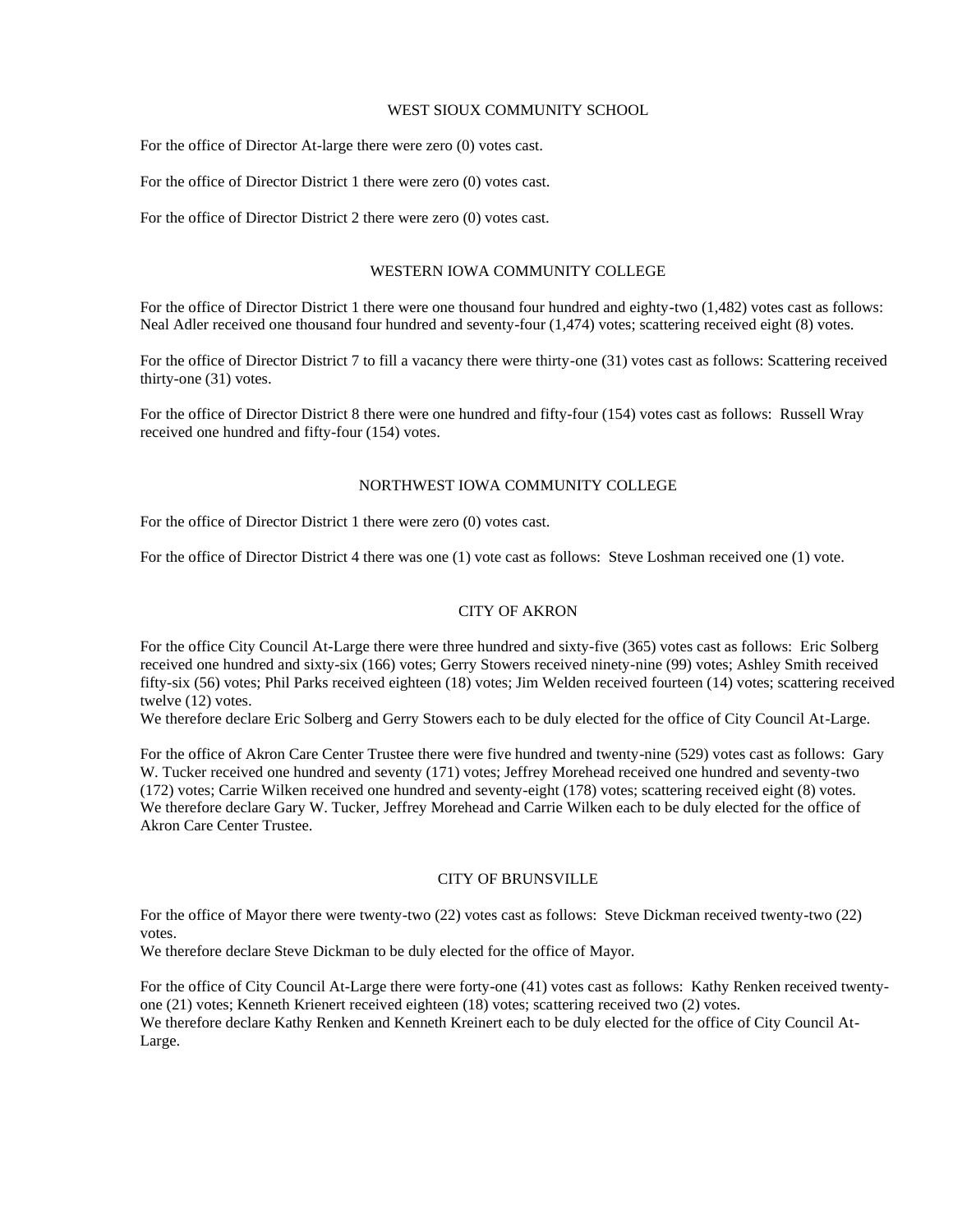### CITY OF CRAIG

For the office of Mayor there were nineteen (19) votes cast as follows: Barry Cornish received fifteen (15) votes; scattering received four (4) votes.

We therefore declare Barry Cornish to be duly elected for the office of Mayor.

For the office of City Council At-Large there were eighty-four votes cast as follows: Glenn Moller received fifteen (15) votes; Mona Schiltz received fourteen (14) votes; Kelly Plueger received fifteen (15) votes; Tammy Eyer received sixteen (16) votes; Julie Plueger received fifteen (15) votes; scattering received nine (9) votes. We therefore declare Glenn Moller, Mona Schiltz, Kelly Plueger, Tammy Eyer and Julie Plueger each to be duly elected for the office of City Council At-Large.

# CITY OF HINTON

For the office of Mayor there were one hundred and eighty (181) votes cast as follows: Kelly Kreber received one hundred and eighty (180) votes; scattering received one (1) vote. We therefore declare Kelly Kreber to be duly elected for the office of Mayor.

For the office of City Council At-Large there were two hundred and ninety-nine (299) votes cast as follows: Katie Pierson received one hundred and fifty-two (152) votes; Jeffrey Felts received (136) votes; scattering received eleven  $(11)$  votes.

We therefore declare Katie Pierson and Jeffrey Felts each to be duly elected for the office of City Council At-Large.

# CITY OF KINGSLEY

For the office of Mayor there were one hundred and eighty-six (186) votes cast as follows: Rick Bohle received one hundred and seventy (170) votes; scattering received sixteen (16) votes. We therefore declare Rick Bohle to be duly elected for the office Mayor.

For the office of City Council At-Large there were six hundred and fifteen (615) votes cast as follows: Jason Jasperson received one hundred and seventy-three (173) votes; Ronald Mathers received one hundred and sixteen (116) votes; Neal Rolling received one hundred and ninety-one (191) votes; Dan Kremer received one hundred and thirty (130) votes; scattering received five (5) votes.

We therefore declare Jason Jasperson, Neal Rolling and Dan Kremer each to be duly elected for the office of City Council At-Large.

## CITY OF LEMARS

For the office of Mayor there were nine hundred and seventy-six (976) votes cast as follows: Rob Bixenman received eight hundred and ninety-seven (897) votes; scattering received seventy-nine (79) votes. We therefore declare Rob Bixenman to be duly elected for the office Mayor.

For the office of City Council At-Large there were nine hundred and forty-eight (948) votes cast as follows: Clark Goodchild received nine hundred and thirty-five (935) votes; scattering received thirteen (13) votes. We therefore declare Clark Goodchild to be duly elected for the office of City Council At-Large.

For the office of City County Ward 1 there were four hundred and forty-four (444) votes cast as follows: Ken Nelson received two hundred and sixteen (216) votes; Brian Bruns received two hundred and twenty-eight (228) votes. We therefore declare Brian Bruns to be duly elected for the office of City Council Ward 1.

For the office of City Council Ward 3 there were one hundred and seventy-eight (178) votes cast as follows: Mark Sturgeon received one hundred and nine (109) votes; Daniel J. Dembinski received sixty-eight (68) votes; scattering received one (1) vote.

We therefore declare Mark Sturgeon to be duly elected for the office of City Council Ward 3.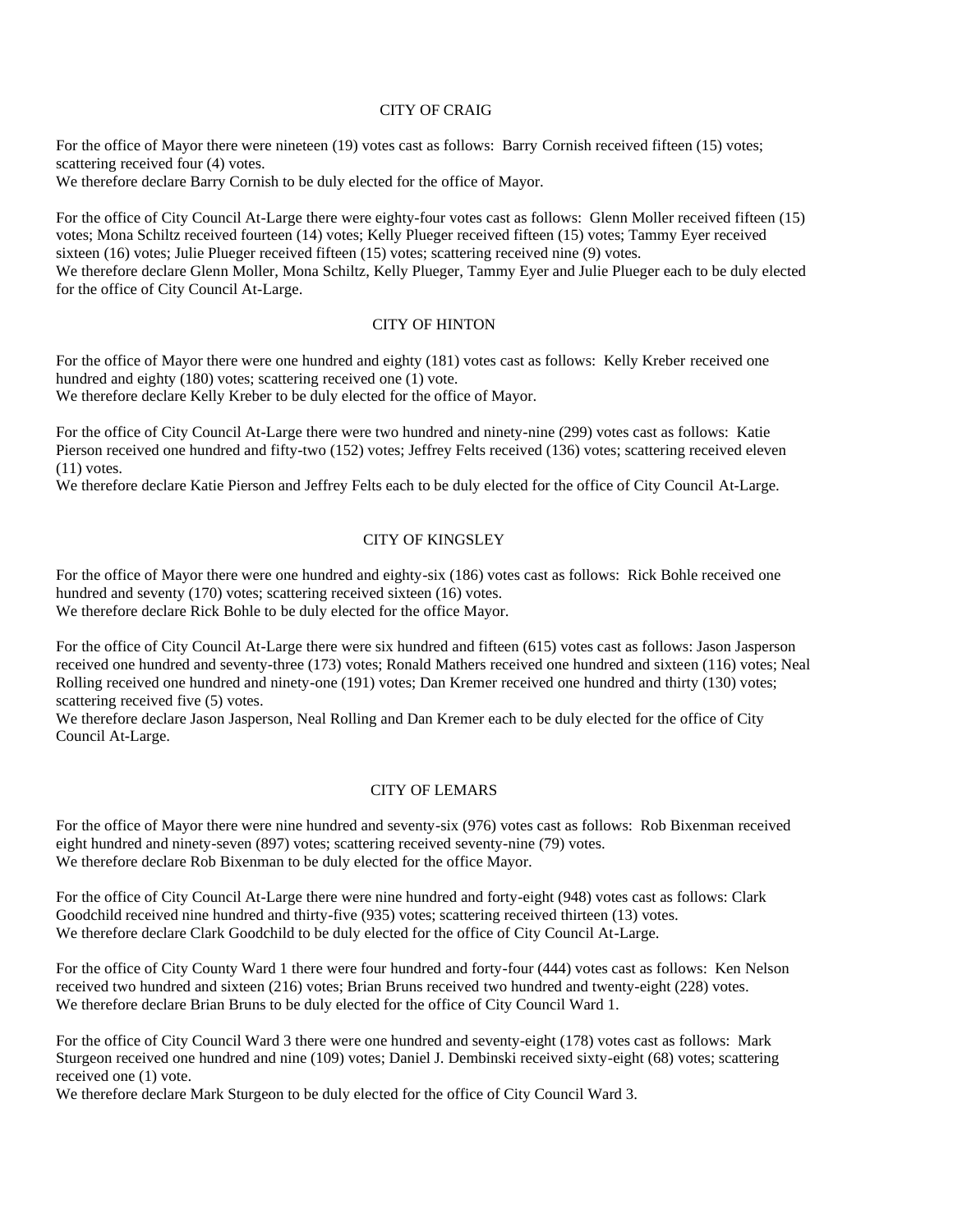For the office of Hospital Trustee there were one thousand five hundred and fifty-eight (1,558) votes cast as follows: Craig Bauerly received eight hundred and thirty-four (834) votes; Kelli Flack received seven hundred and twenty-one (721) votes; scattering received three (3) votes.

We therefore declare Craig Bauerly and Kelli Flack each to be duly elected for the office of Hospital Trustee.

### CITY OF MERRILL

For the office of Mayor there were sixty-three (63) votes cast as follows: Bruce E. Norgaard received sixty-two (62) votes; scattering one (1) vote.

We therefore declare Bruce E. Norgaard to be duly elected for the office of Mayor.

For the office of City Council At-Large there were one hundred and seventeen (117) votes cast as follows: Jacob Conley received sixty-four (64) votes; Randall E. Hoyt received fifty-two (52) votes; scattering received one (1) vote. We therefore declare Jacob Conley and Randall E. Hoyt each to be duly elected for the office of City Council At-Large.

#### CITY OF OYENS

For the office of Mayor there were nineteen (19) votes cast as follows: Donna Poulsen received seventeen (17) votes; scattering received two (2) votes.

We therefore declare Donna Poulsen to be duly elected for the office of Mayor.

For the office of City Council At-Large there were forty-eight (48) votes cast as follows: Kathy Meis received fifteen (15) votes; Steve Swalve received eighteen (18) votes; Marcel Konz received nine (9) votes; scattering received six (6) votes.

We therefore declare Kathy Meis, Steve Swalve and Marcel Konz each to be duly elected for the office of City Council At-Large.

#### CITY OF REMSEN

For the office of City Council At-Large there were four hundred and ninety-six (496) votes cast as follows: Ann Cole-Nelson received one hundred and twenty-two (122) votes; Jeff Cluck received one hundred and thirty-five (135) votes; Michael A. Slota received one hundred and three (103) votes; Josh Hill received one hundred and thirty-three (133) votes; scattering received three (3) votes.

We therefore declare Ann Cole-Nelson, Jeff Cluck and Josh Hill each to be duly elected for the office of City Council At-Large.

For the public measure "Shall the Remsen Public Library Board of Trustees be reduced from a nine (9) person board to a five (5) person board consisting of four (4) resident members and one non-resident member" there were one hundred eighty-five (185) votes cast as follows:

FOR the question there were one hundred fifty-six (156) votes

AGAINST the question there were twenty-nine (29) votes

We therefore declare the public measure to be adopted.

### CITY OF SIOUX CITY

For the office of City Council At-Large there were zero (0) votes cast.

#### CITY OF STRUBLE

For the office of Mayor there were ten (10) votes cast as follows: Michael VanderMolen received ten (10) votes. We therefore declare Michael VanderMolen to be duly elected for the office Mayor.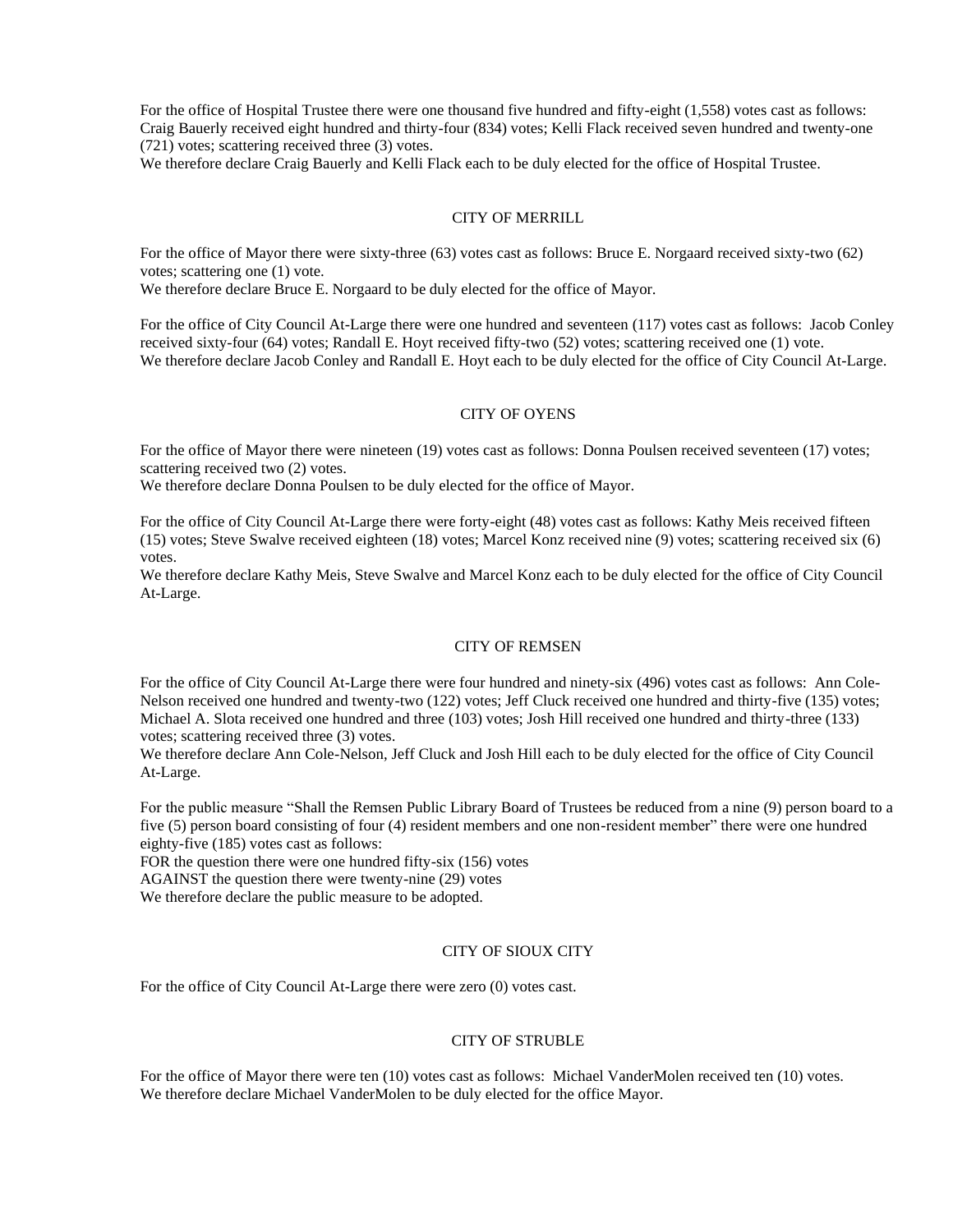For the office of City Council At-Large there were forty-eight (48) votes cast as follows: Kenneth C. Urban received nine (9) votes; Troy Hughes received seven (7) votes; Timothy R. Nicholson received eleven (11) votes; Robert Hughes received nine (9) votes; Richard Weiler received eleven (11) votes; scattering received one (1) vote. We therefore declare Kenneth C. Urban, Troy Hughes, Timothy R. Nicholson, Robert Hughes and Richard Weiler each to be duly elected for the office City Council At-Large.

### CITY OF WESTFIELD

For the office of Mayor there were nineteen (19) votes cast as follows: Jenny Hartman-Mendoza received ten (10) votes; scattering received nine (9) votes.

We therefore declare Jenny Hartman-Mendoza to be duly elected for the office of Mayor.

For the office City Council At-Large there were fifty-three (53) votes cast as follows: Kyle Richards received thirteen (13) votes; Hayden McInnis received fifteen (15) votes; Chad Carlson received eighteen (18) votes; scattering received seven (7) votes.

We therefore declare Kyle Richards, Hayden McInnis and Chad Carlson each to be duly elected for the office of City Council At-Large.

Motion Carried.

Motion by Anderson, seconded by VanOtterloo, to deny a conflict wavier to Attorney John Danos of Dorsey & Whitney to represent Plymouth Energy. Motion Carried.

Motion by Anderson, seconded by VanOtterloo, to amend the Articles of Agreement 2021 for the Workforce Development Chief Elected Officials Consortium with Resolution 110921-1. Anderson-aye; Meis-aye; Kass-aye; Horton-aye; Van Otterloo-aye. Motion Carried. Motion Carried.

Motion by Meis, seconded by VanOtterloo, to approve the change order with L & L Builders for electrical conduit for \$1200 in the Courtroom. Motion Carried.

Shawn Olson, Plymouth Co. IT Director, was present to discuss the County changing the email and website domain from @co.plymouth.ia.us to @plymouthcountyiowa.gov. Motion Carried.

Dave Wilberding, Surveyor was present seeking approval of HLB Addition in Section 24 of Preston Township. No action was taken as the lot/acreage frontage requirements were not met.

Corey DeRocher was present seeking approval of DeRocher 1<sup>st</sup> Addition in Section 4 of Westfield Township. No action was taken as a utility easement is needed first.

Motion by Anderson, seconded by VanOtterloo, to give a 90-day extension to file the minor subdivision, Bultman Addition. Motion Carried.

Motion by VanOtterloo, seconded by Horton, to approve the Dale Murray Addition in Section 19 of Garfield Township. Motion Carried.

Mark Loutsch was present to give an update on the Justin Harms property. Shane Stapleton was hired by Justin Harms to help haul items out and clean up the junk from the property.

Motion by Anderson, seconded by VanOtterloo, to approve the Powder Players Inc. Snowmobile Club Resolution # 110921-2. Motion Carried.

Motion by Horton, seconded by Meis, to approve a tile crossing permit in Section 36 of Remsen Township, Section 31 in Amherst Township on Almond Ave. and a permit for a tile crossing in Section 25 of Remsen Township and Section 30 of Amherst Township on Almond Ave. Motion Carried. Motion Carried.